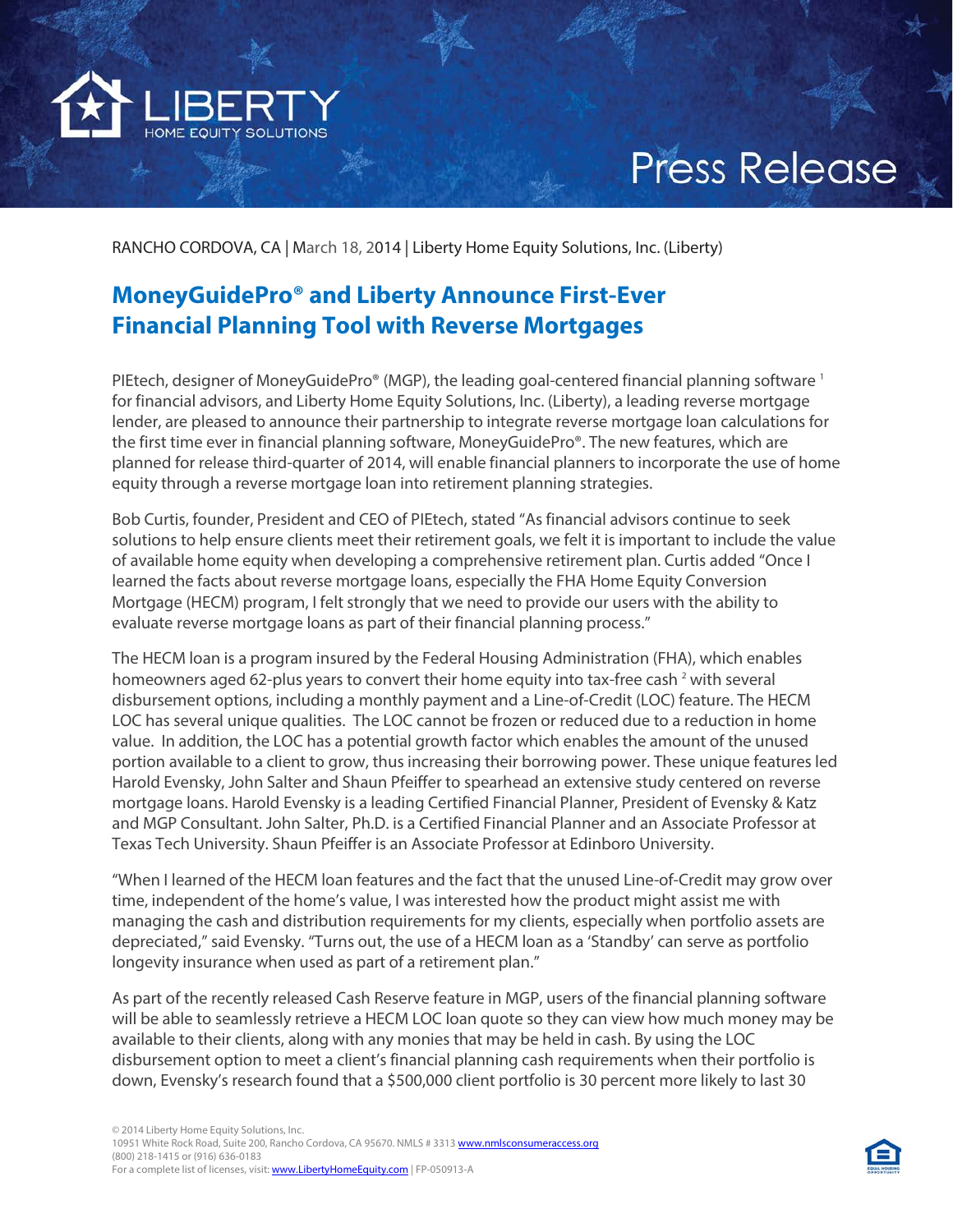years, as compared to relying on Evensky's two-bucket strategy, which does not use a reverse mortgage loan.<sup>3,4</sup>

The partnership will also allow MGP users to obtain quotes for HECM loan with monthly payment disbursement options as part of MGP's Retirement Income feature. Similar to the LOC disbursement option, MGP users will be able to view the impact a HECM loan may have on the probability of success for any client's retirement plan.

"Liberty is excited to partner with a thought leader like Bob Curtis and the MoneyGuidePro® team to provide financial advisors with tools that can enhance a client's retirement security," said Tom Dickson, Consultant for Liberty's financial advisor channel. "Through our experience, we have found that advisors embrace reverse mortgages once they learn the facts about the loan. "

"Integrating reverse mortgage loan calculations into the MGP interface is a significant step forward in partnering with financial advisors to quantify the impact of a reverse mortgage loan on a client's retirement plan." said Otto Kumbar, President and CEO of Liberty Home Equity Solutions, Inc. "We are pleased that MGP has entrusted Liberty with the responsibility of educating its valued clients on reverse mortgage loans."

## **About Liberty**

Liberty Home Equity Solutions, Inc. (Liberty) is one of the nation's largest reverse mortgage lenders dedicated to educating financial advisors about reverse mortgages and how they may enhance the retirement security of their valued clients. Since August 2012, Liberty has delivered introductory information on reverse mortgage loans to over 7,500 financial advisors via nationally broadcast webinars.<sup>5</sup> Liberty will present a webinar series tailored to MoneyGuidePro<sup>®</sup> users upon release of the new features. For more information on Liberty, visit www.LibertyHomeEquity.com.

#### **About MoneyGuidePro®**

MoneyGuidePro, the flagship product of PIEtech, Inc., is a web-based financial planning software program that helps advisors create, implement and maintain investment strategies that will best meet the lifetime financial goals of their clients. MoneyGuidePro provides retirement and college planning, asset allocation, insurance needs analysis and estate planning. For more information on MoneyGuidePro, visit [www.moneyguidepro.com.](http://cts.businesswire.com/ct/CT?id=smartlink&url=http%3A%2F%2Fwww.moneyguidepro.com&esheet=50801991&newsitemid=20140211006299&lan=en-US&anchor=www.moneyguidepro.com&index=2&md5=71058969ab759490a7ba1aadfefdcc7f) 

#### **Liberty Media Contact:**

Mary Smith | Director of Marketing Direct: 916.384.1338 [Mary.Smith@LibertyHomeEquity.com](mailto:Mary.Smith@LibertyHomeEquity.com)

## **PIEtech (MoneyGuidePro®) Contact:**

Aspectus PR Britney Schaeffer, +1-646-202-9816 [moneyguidepro@aspectuspr.com](mailto:moneyguidepro@aspectuspr.com)